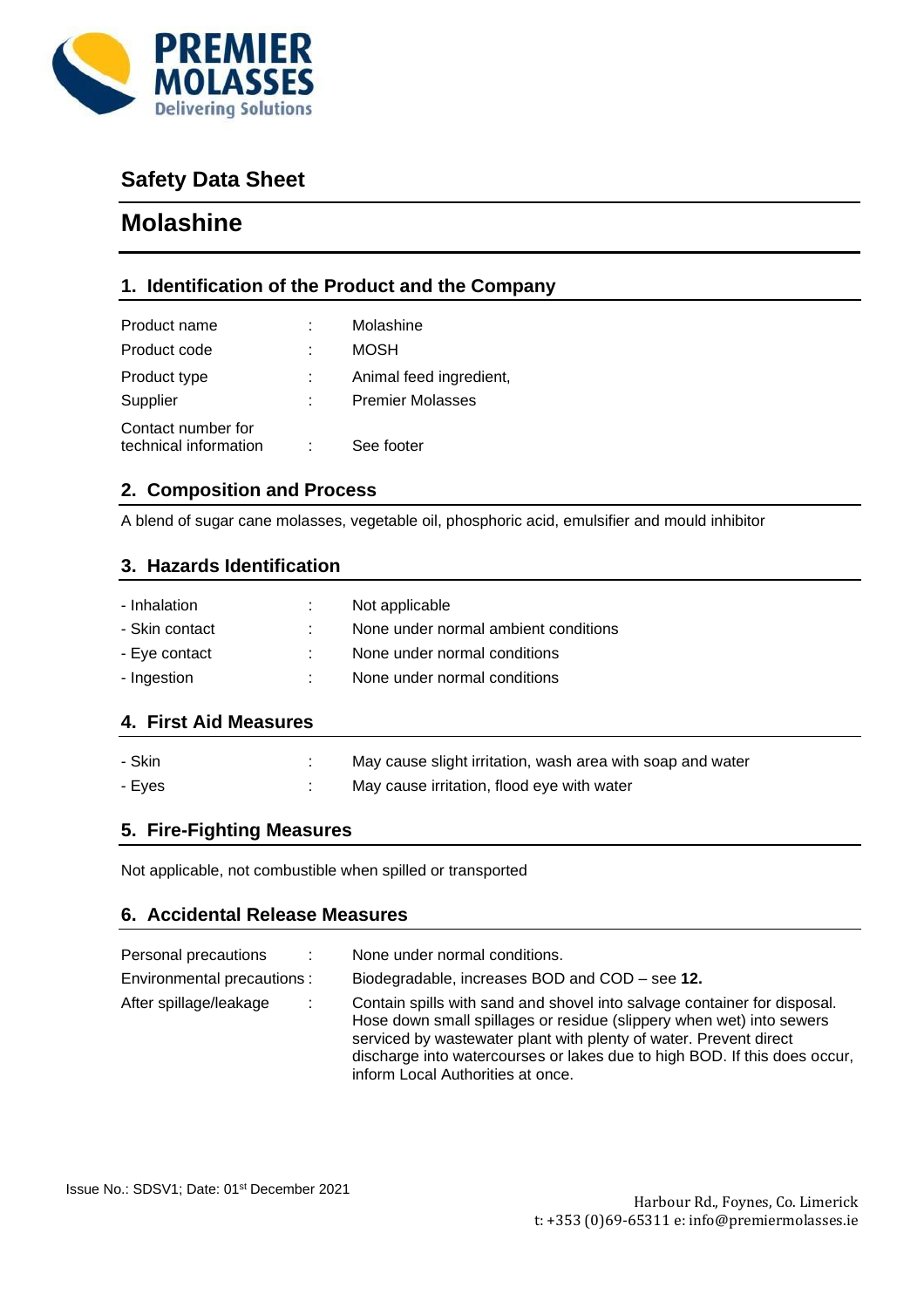

# **Safety Data Sheet**

# **Molashine**

| 7. Handling and Storage                           |                                                                                                                                                                       |
|---------------------------------------------------|-----------------------------------------------------------------------------------------------------------------------------------------------------------------------|
| Handling                                          | Avoid contact with skin, eyes & clothing. Wear recommended PPE.                                                                                                       |
| Storage                                           | Store in ventilated tanks (mild steel, stainless steel, polyethylene,<br>PVC) at ambient temperatures. Avoid microbiological<br>contamination or dilution with water. |
| 8. Exposure controls/ Personal protection         |                                                                                                                                                                       |
| - Personal protection<br>- Respiratory protection | None under normal conditions<br>Not applicable                                                                                                                        |

| - Respiratory protection |     | <b>NOT applicable</b>                                    |
|--------------------------|-----|----------------------------------------------------------|
| - Hand protection        |     | Not required, butyl rubber gloves advised                |
| - Eye protection         | . . | Safety glasses or goggles may be desirable when emptying |
|                          |     | containers or drums.                                     |

# **9. Physical and Chemical properties**

| Physical state at 25°C                             |   | Viscous liquid                  |
|----------------------------------------------------|---|---------------------------------|
| Colour                                             |   | Medium dark brown               |
| Odour                                              |   | Caramel, earthy, non-pungent    |
| pH value as is                                     |   | About 4.6                       |
| Initial boiling point $(°C)$                       |   | >100                            |
| Flammability, Flash point $(°C)$                   |   | Not applicable                  |
| Explosion limits (lower) $(kg/m3)$ :               |   | Not applicable                  |
| Relative Density at 20 $\mathrm{^{\circ}C}$ (kg/l) | ÷ | $1.3 - 1.32$                    |
| Viscosity (cps) at 20°C                            |   | About 1200-2500                 |
| Solubility in water (% weight)                     | ÷ | Forms infinite aqueous solution |
| Vapour pressure (hPa)                              |   | Not applicable                  |
| Thermol decomposition $(°C)$                       |   | Begins about 60                 |

# **10. Stability and Reactivity**

| Hazardous decomposition<br>products | Burning can produce $CO2$ and water, N compounds                                                                                                                                                                                                                   |
|-------------------------------------|--------------------------------------------------------------------------------------------------------------------------------------------------------------------------------------------------------------------------------------------------------------------|
| Materials to avoid                  | Strong acids and alkalis, oxidising agents                                                                                                                                                                                                                         |
| Microbiological stability           | Stable unless diluted with >5% water when yeast, mould and some<br>harmless bacterial (e.g. Lactobacillus spp.) growth may occur in<br>warm temperatures. Pathogens will not grow in undiluted product<br>due to its high osmotic pressure and low water activity. |

# **11. Toxicological information**

| Acute toxicity                                         | $\mathcal{L}_{\mathcal{A}}$ | None |
|--------------------------------------------------------|-----------------------------|------|
| Chronic toxicity                                       | $\overline{\phantom{a}}$    | None |
| Issue No.: SDSV1; Date: 01 <sup>st</sup> December 2021 |                             |      |

ne, non toxic